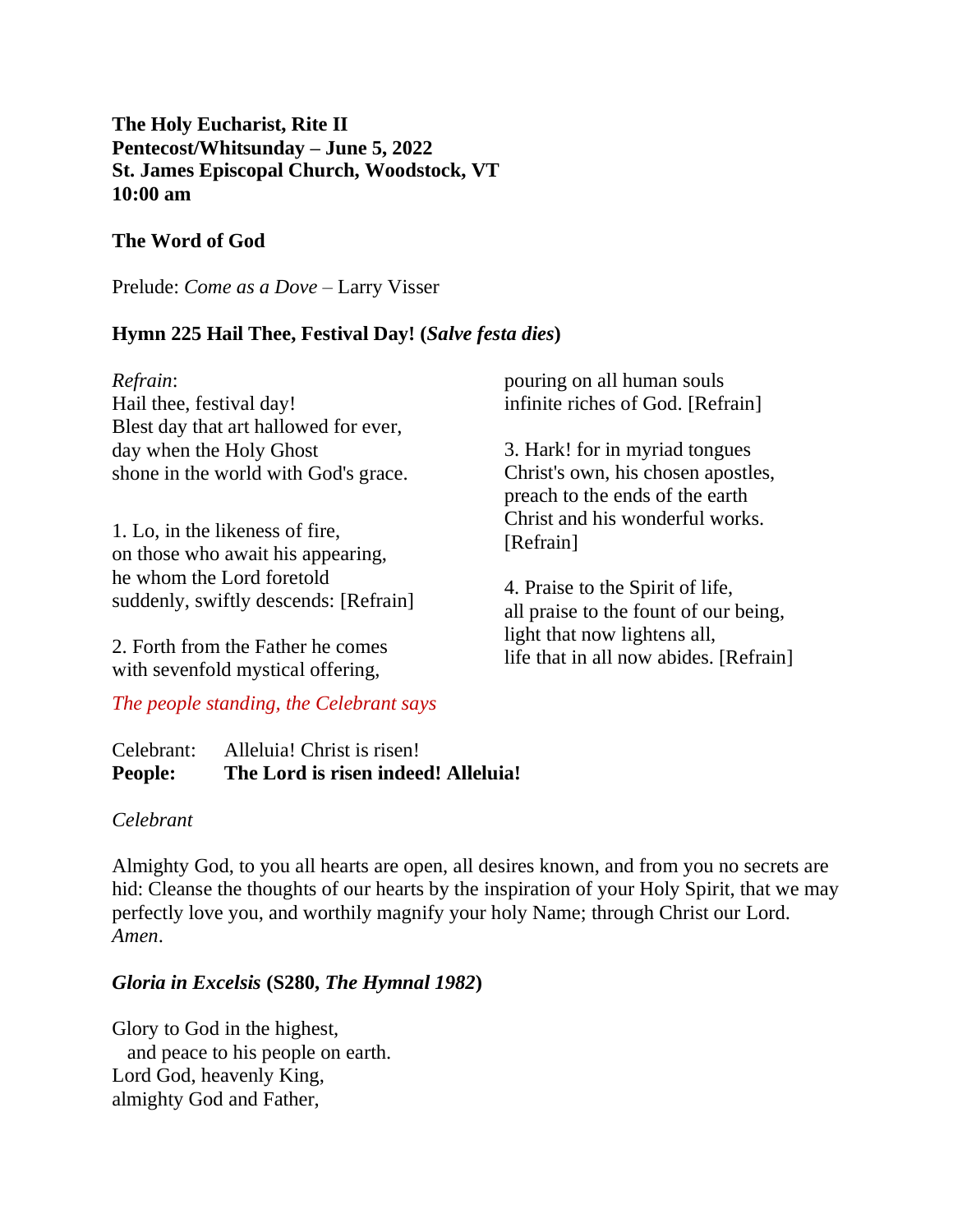we worship you, we give you thanks, we praise you for your glory. Lord Jesus Christ, only Son of the Father, Lord God, Lamb of God, you take away the sin of the world: have mercy on us; you are seated at the right hand of the Father: receive our prayer. For you alone are the Holy One, you alone are the Lord, you alone are the Most High, Jesus Christ, with the Holy Spirit, in the glory of God the Father. Amen.

# **The Collect of The Day**

| Celebrant:     | The Lord be with you. |
|----------------|-----------------------|
| <b>People:</b> | And also with you.    |
| Celebrant:     | Let us pray.          |

O God, who on this day taught the hearts of your faithful people by sending to them the light of your Holy Spirit: Grant us by the same Spirit to have a right judgment in all things, and evermore to rejoice in his holy comfort; through Jesus Christ your Son our Lord, who lives and reigns with you, in the unity of the Holy Spirit, one God, for ever and ever. *Amen.*

# **The First Lesson: Genesis 11:1-9**

Now the whole earth had one language and the same words. And as they migrated from the east, they came upon a plain in the land of Shinar and settled there. And they said to one another, "Come, let us make bricks, and burn them thoroughly." And they had brick for stone, and bitumen for mortar. Then they said, "Come, let us build ourselves a city, and a tower with its top in the heavens, and let us make a name for ourselves; otherwise we shall be scattered abroad upon the face of the whole earth." The Lord came down to see the city and the tower, which mortals had built. And the Lord said, "Look, they are one people, and they have all one language; and this is only the beginning of what they will do; nothing that they propose to do will now be impossible for them. Come, let us go down, and confuse their language there, so that they will not understand one another's speech." So the Lord scattered them abroad from there over the face of all the earth, and they left off building the city. Therefore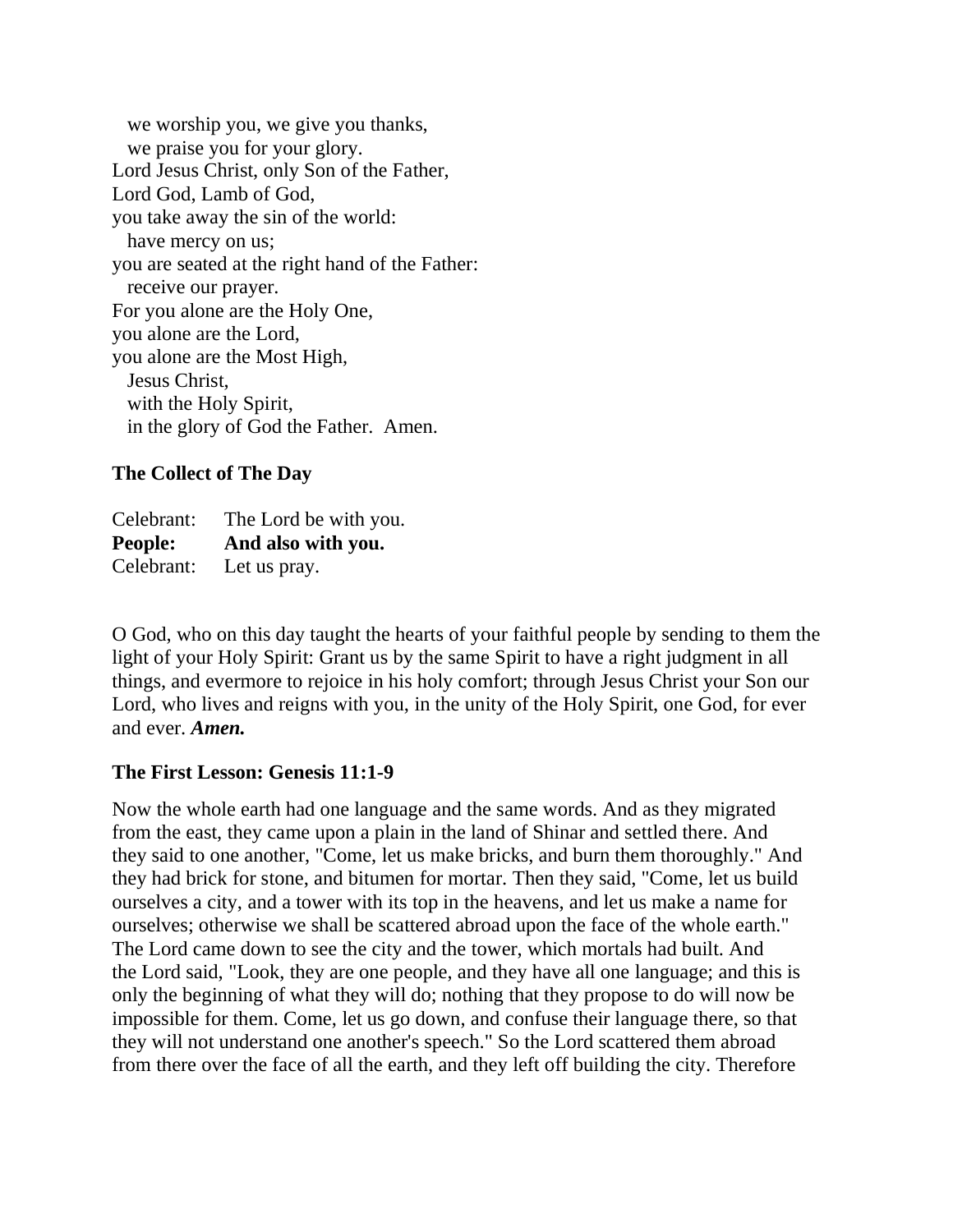it was called Babel, because there the Lord confused the language of all the earth; and from there the Lord scattered them abroad over the face of all the earth.

*The Word of the Lord.*

*People: Thanks be to God.* 

# **Psalm 104:25-35, 37 (BCP, page 736)**

- 25 O LORD, how manifold are your works! \* in wisdom you have made them all; the earth is full of your creatures.
- 26 Yonder is the great and wide sea with its living things too many to number,  $*$ creatures both small and great.
- 27 There move the ships, and there is that Leviathan, \* which you have made for the sport of it.
- 28 All of them look to you \* to give them their food in due season.
- 29 You give it to them; they gather it;  $*$ you open your hand, and they are filled with good things.
- 30 You hide your face, and they are terrified; \* you take away their breath, and they die and return to their dust.
- 31 You send forth your Spirit, and they are created; \* and so you renew the face of the earth.
- 32 May the glory of the LORD endure for ever; \* may the LORD rejoice in all his works.
- 33 He looks at the earth and it trembles; \* he touches the mountains and they smoke.
- 34 I will sing to the LORD as long as I live; \* I will praise my God while I have my being.
- 35 May these words of mine please him; \* I will rejoice in the LORD.
- 37 Bless the LORD, O my soul. \* Hallelujah!

# **The Second Lesson: Acts 2:1-21**

When the day of Pentecost had come, the disciples were all together in one place. And suddenly from heaven there came a sound like the rush of a violent wind, and it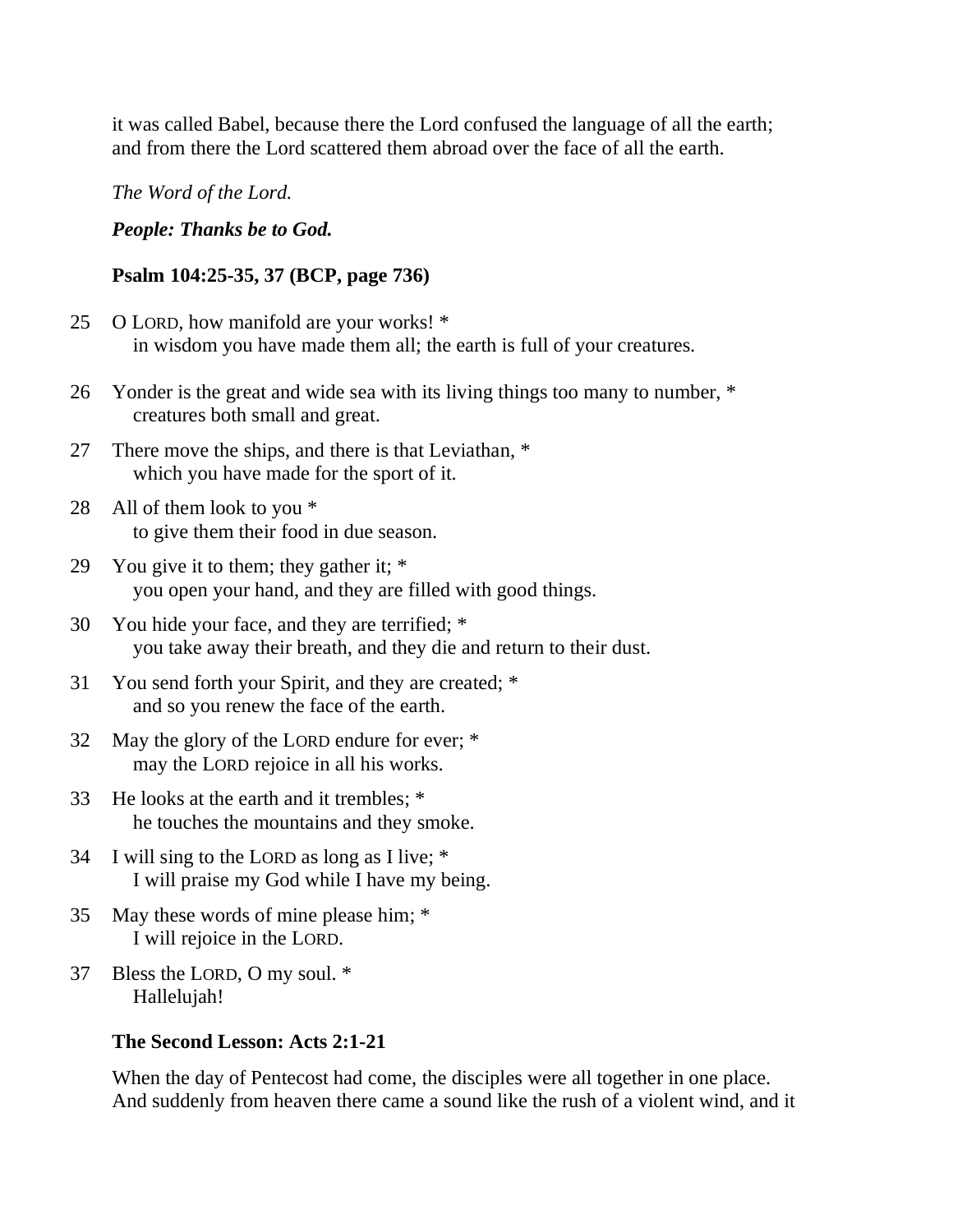filled the entire house where they were sitting. Divided tongues, as of fire, appeared among them, and a tongue rested on each of them. All of them were filled with the Holy Spirit and began to speak in other languages, as the Spirit gave them ability.

Now there were devout Jews from every nation under heaven living in Jerusalem. And at this sound the crowd gathered and was bewildered, because each one heard them speaking in the native language of each. Amazed and astonished, they asked, "Are not all these who are speaking Galileans? And how is it that we hear, each of us, in our own native language? Parthians, Medes, Elamites, and residents of Mesopotamia, Judea and Cappadocia, Pontus and Asia, Phrygia and Pamphylia, Egypt and the parts of Libya belonging to Cyrene, and visitors from Rome, both Jews and proselytes, Cretans and Arabs-- in our own languages we hear them speaking about God's deeds of power." All were amazed and perplexed, saying to one another, "What does this mean?" But others sneered and said, "They are filled with new wine."

But Peter, standing with the eleven, raised his voice and addressed them, "Men of Judea and all who live in Jerusalem, let this be known to you, and listen to what I say. Indeed, these are not drunk, as you suppose, for it is only nine o'clock in the morning. No, this is what was spoken through the prophet Joel:

| In the last days it will be, God declares,                         |
|--------------------------------------------------------------------|
| that I will pour out my Spirit upon all flesh,                     |
| and your sons and your daughters shall prophesy,                   |
| and your young men shall see visions,                              |
| and your old men shall dream dreams.                               |
| Even upon my slaves, both men and women,                           |
| in those days I will pour out my Spirit;                           |
| and they shall prophesy.                                           |
| And I will show portents in the heaven above                       |
| and signs on the earth below,                                      |
| blood, and fire, and smoky mist.                                   |
| The sun shall be turned to darkness                                |
| and the moon to blood,                                             |
| before the coming of the Lord's great and glorious day.            |
| Then everyone who calls on the name of the Lord shall be saved.' " |
|                                                                    |

# *The Word of the Lord.*

*People: Thanks be to God.*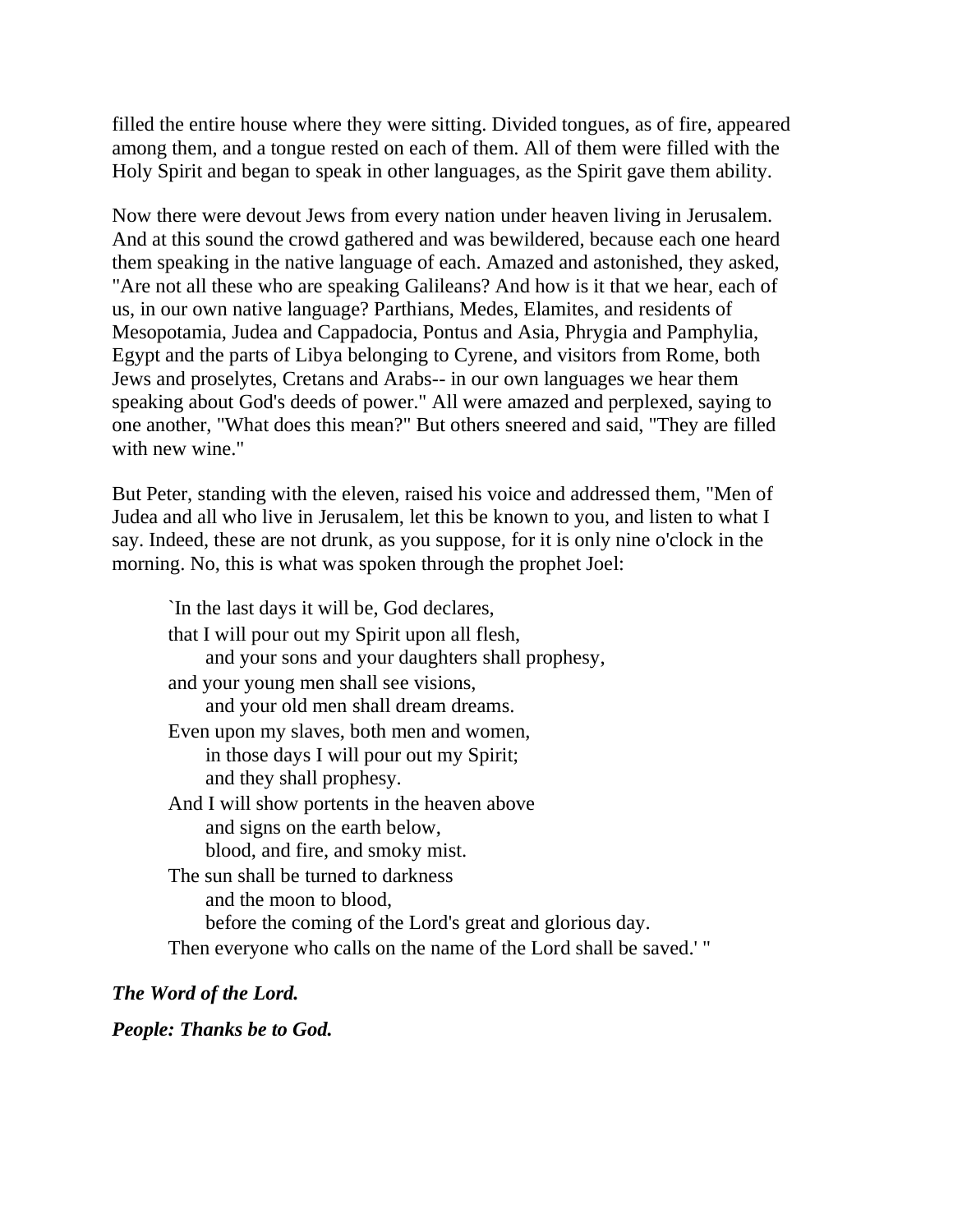# **Sequence Hymn 516 Come Down, O Love Divine (***Down Ampney***)**

1. Come down, O Love divine, seek thou this soul of mine, and visit it with thine own ardor glowing; O Comforter, draw near, within my heart appear, and kindle it, thy holy flame bestowing.

2. O let it freely burn, till earthly passions turn to dust and ashes in its heat consuming; and let thy glorious light

shine ever on my sight, and clothe me round, the while my path illuming.

3. And so the yearning strong, with which the soul will long, shall far outpass the power of human telling; for none can guess its grace, till Love create a place wherein the Holy Spirit makes a dwelling.

# **Gospel: John 14:8-27**

#### *Please stand as you are able.*

| <b>People:</b> | Glory to you, Lord Christ.                                  |
|----------------|-------------------------------------------------------------|
| Gospeller:     | The Holy Gospel of our Lord Jesus Christ according to John. |

Philip said to Jesus, "Lord, show us the Father, and we will be satisfied." Jesus said to him, "Have I been with you all this time, Philip, and you still do not know me? Whoever has seen me has seen the Father. How can you say, `Show us the Father'? Do you not believe that I am in the Father and the Father is in me? The words that I say to you I do not speak on my own; but the Father who dwells in me does his works. Believe me that I am in the Father and the Father is in me; but if you do not, then believe me because of the works themselves. Very truly, I tell you, the one who believes in me will also do the works that I do and, in fact, will do greater works than these, because I am going to the Father. I will do whatever you ask in my name, so that the Father may be glorified in the Son. If in my name you ask me for anything, I will do it.

"If you love me, you will keep my commandments. And I will ask the Father, and he will give you another Advocate, to be with you forever. This is the Spirit of truth, whom the world cannot receive, because it neither sees him nor knows him. You know him, because he abides with you, and he will be in you.

"I have said these things to you while I am still with you. But the Advocate, the Holy Spirit, whom the Father will send in my name, will teach you everything, and remind you of all that I have said to you. Peace I leave with you; my peace I give to you. I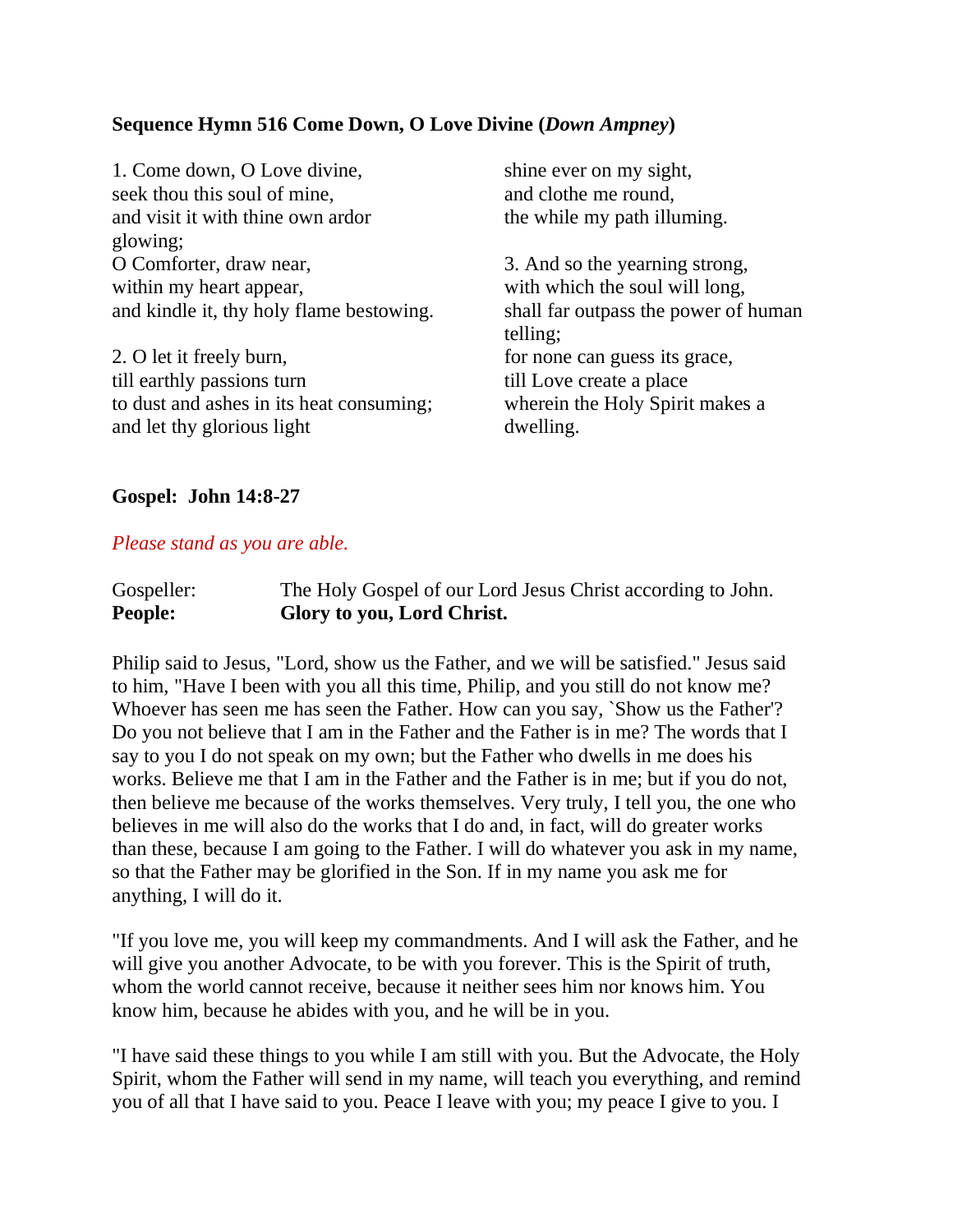do not give to you as the world gives. Do not let your hearts be troubled, and do not let them be afraid."

#### The Gospel of the Lord. *People: Praise to you, Lord Christ.*

#### **The Sermon: The Rev. Amy Spagna**

#### **The Nicene Creed (BCP, page 358)**

*Please stand as you are able.*

We believe in one God, the Father, the Almighty, maker of heaven and earth, of all that is, seen and unseen. We believe in one Lord, Jesus Christ, the only Son of God, eternally begotten of the Father, God from God, Light from Light, true God from true God, begotten, not made, of one Being with the Father. Through him all things were made. For us and for our salvation he came down from heaven: by the power of the Holy Spirit he became incarnate from the Virgin Mary, and was made man. For our sake he was crucified under Pontius Pilate; he suffered death and was buried. On the third day he rose again in accordance with the Scriptures; he ascended into heaven and is seated at the right hand of the Father. He will come again in glory to judge the living and the dead, and his kingdom will have no end. We believe in the Holy Spirit, the Lord, the giver of life, who proceeds from the Father and the Son. With the Father and the Son he is worshiped and glorified. He has spoken through the Prophets. We believe in one holy catholic and apostolic Church. We acknowledge one baptism for the forgiveness of sins.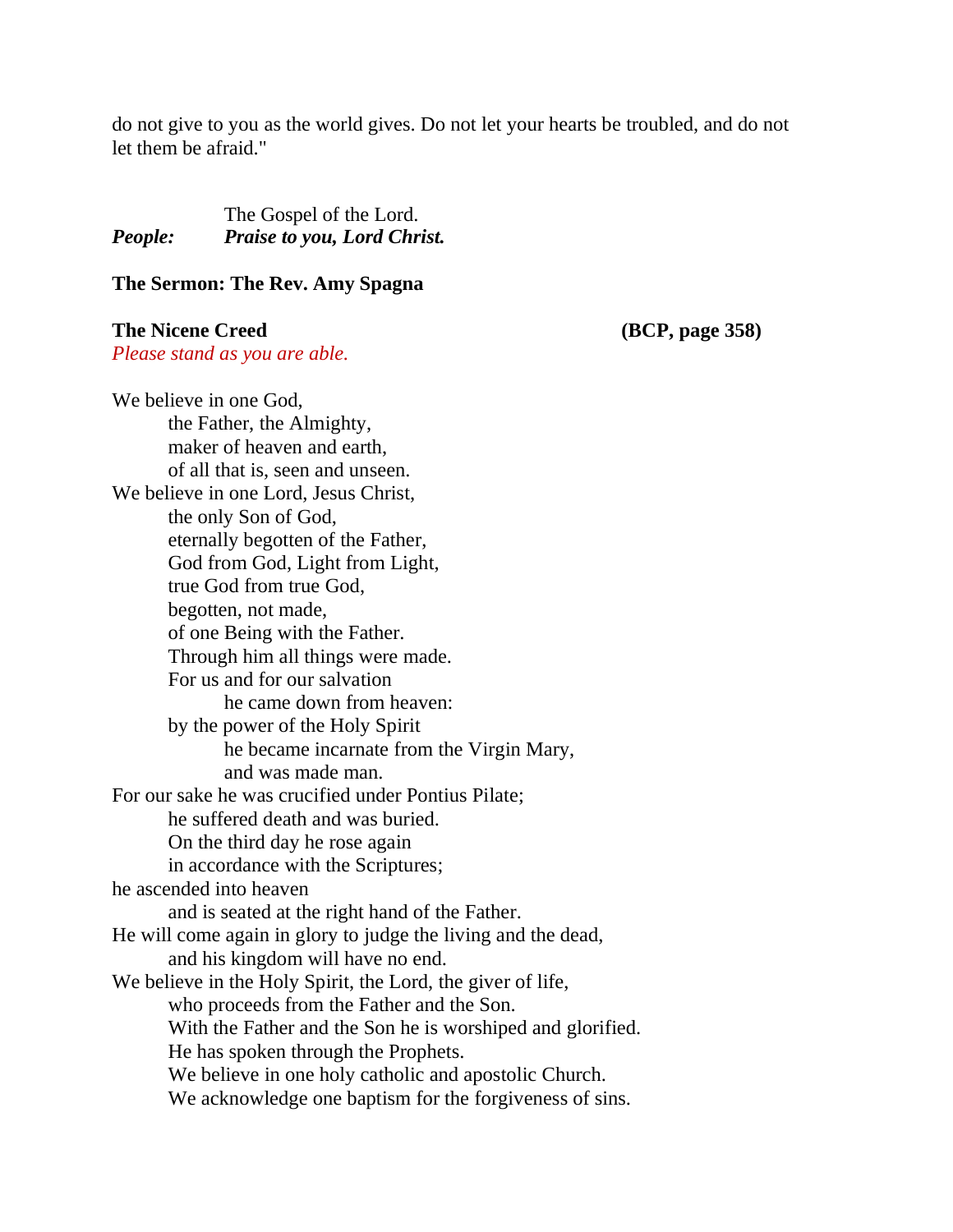We look for the resurrection of the dead. and the life of the world to come. Amen.

# **The Prayers of the People, Form II (BCP, page 385)**

In the course of the silence after each bidding, the People offer their own prayers, either *silently or aloud*.

I ask your prayers for God's people throughout the world; for our Bishop(s)  $\qquad \qquad$ ; for this gathering; and for all ministers and people. Pray for the Church.

#### *Silence*

I ask your prayers for peace; for goodwill among nations; and for the well-being of all people.

Pray for justice and peace.

#### *Silence*

I ask your prayers for the poor, the sick, the hungry, the oppressed, and those in prison. Pray for those in any need or trouble.

# *Silence*

I ask your prayers for all who seek God, or a deeper knowledge of God. Pray that they may find and be found by God.

# *Silence*

I ask your prayers for the departed [especially\_\_\_\_\_\_\_\_\_\_\_\_\_\_]. Pray for those who have died.

# *Silence*

*Members of the congregation may ask the prayers or the thanksgivings of those present.*

I ask your prayers for \_\_\_\_\_\_\_\_\_\_\_\_\_.

I ask your thanksgiving for \_\_\_\_\_\_\_\_\_\_\_\_\_\_\_\_.

# *Silence*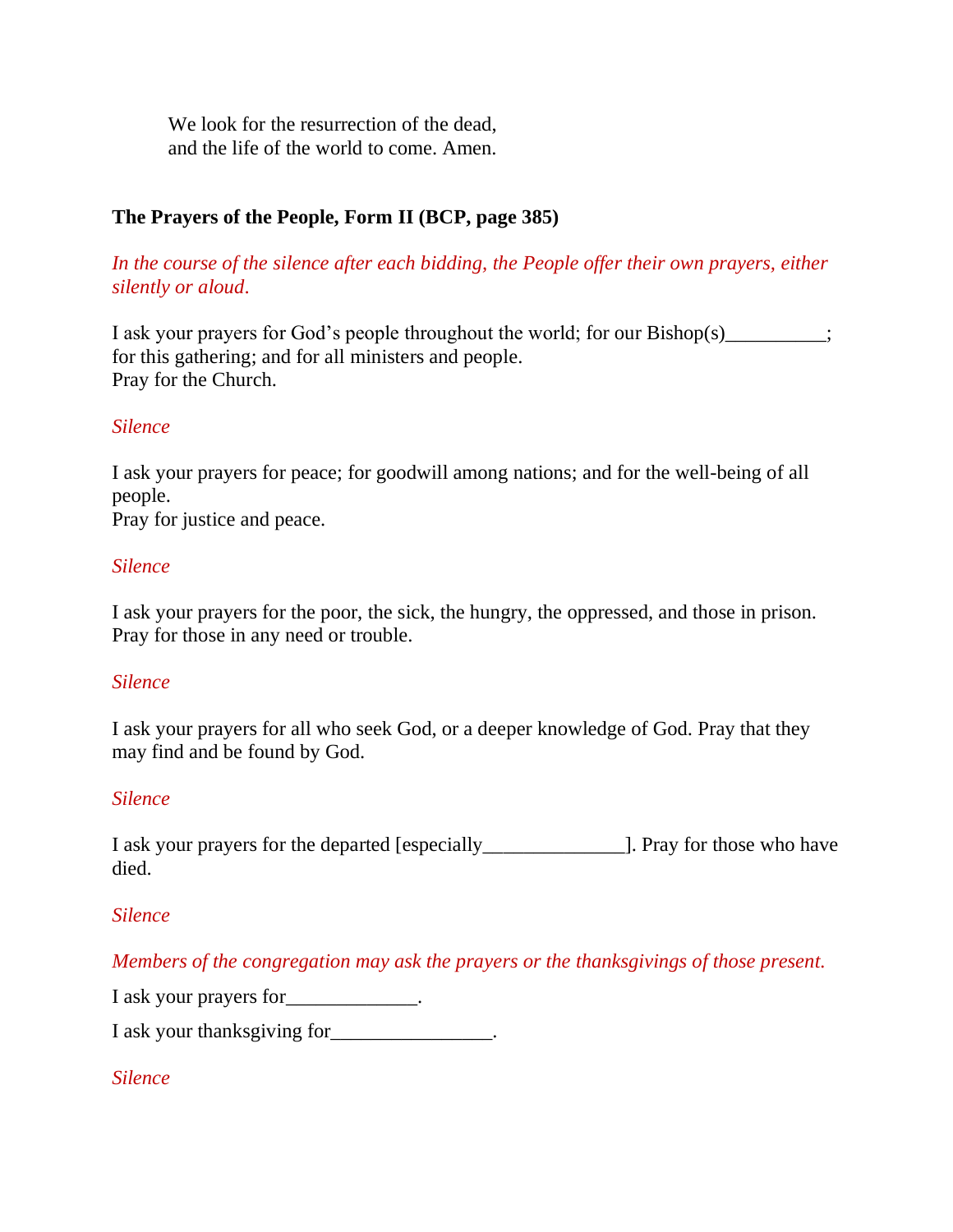Praise God for those in every generation in whom Christ has been honored [especially whom we remember today]. Pray that we may have grace to glorify Christ in our own day.

#### *Silence*

*The Celebrant adds a concluding Collect*.

*All stand.*

**The Peace (BCP, page 360)**

Celebrant: The peace of the Lord be always with you. *People: And also with you.*

#### **The Holy Communion**

Offertory Anthem: *Veni Creator Spiritus* – Gerald Near

# **The Great Thanksgiving: Eucharistic Prayer B (BCP, page 367)**

*The People remain standing.*

| <b>People:</b> | It is right to give our thanks and praise. |
|----------------|--------------------------------------------|
| Celebrant:     | Let us give thanks to the Lord our God.    |
| <b>People:</b> | We lift them to the Lord.                  |
| Celebrant:     | Lift up your hearts.                       |
| <b>People:</b> | And also with you.                         |
| Celebrant:     | The Lord be with you.                      |

# *Facing the Holy Table, the Celebrant proceeds*

It is right, and a good and joyful thing, always and everywhere to give thanks to you, Father Almighty, Creator of heaven and earth, through Jesus Christ our Lord. In fulfillment of his true promise, the Holy Spirit came down on this day from heaven, lighting upon the disciples, to teach them and to lead them into all truth; uniting peoples of many tongues in the confession of one faith, and giving to your Church the power to serve you as a royal priesthood, and to preach the Gospel to all nations.

Therefore we praise you, joining our voices with Angels and Archangels and with all the company of heaven, who for ever sing this hymn to proclaim the glory of your Name:

# **(***Sanctus***: S129,** *The Hymnal 1982***)**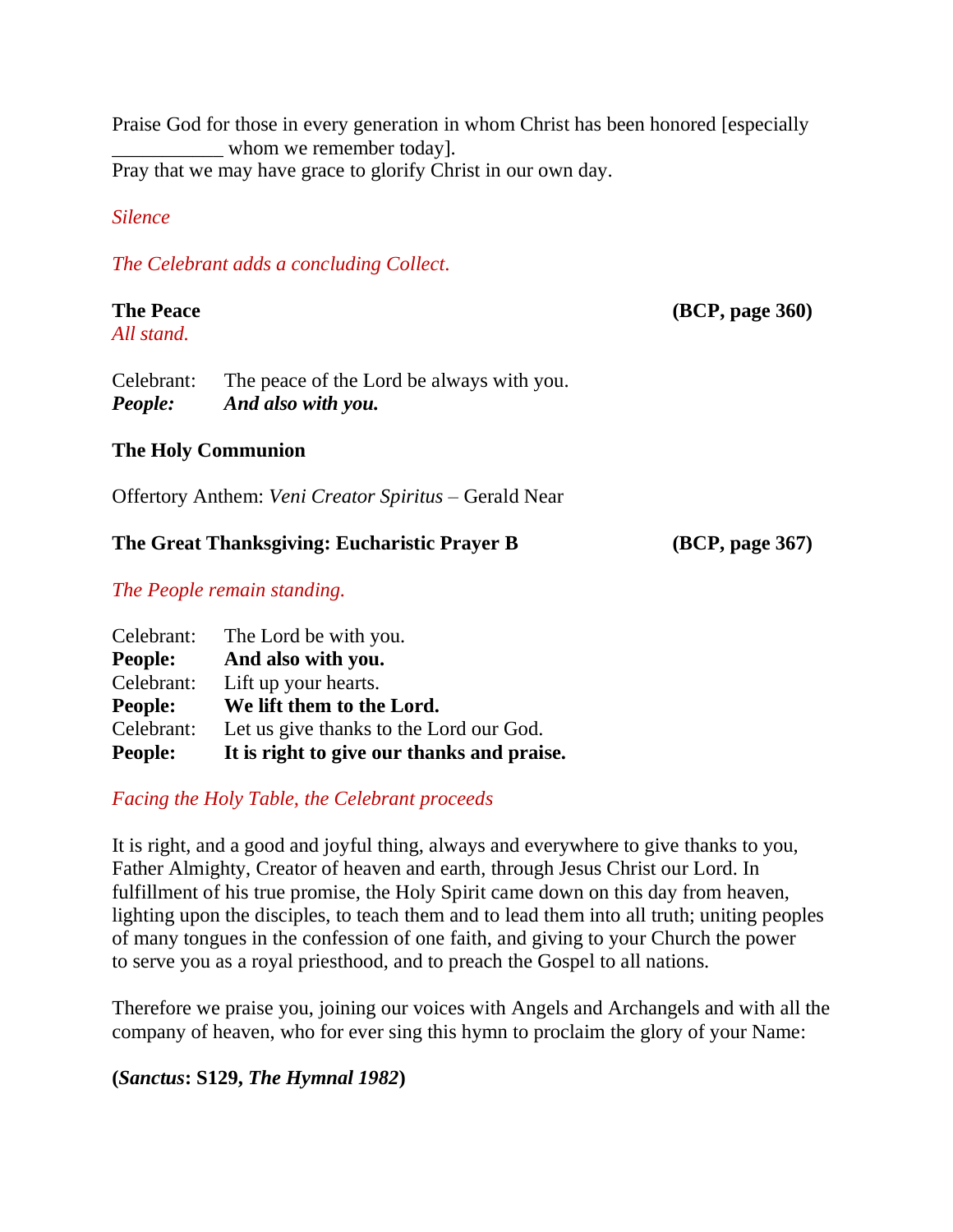**Holy, holy, holy Lord, God of power and might, heaven and earth are full of your glory. Hosanna in the highest. Blessed is he who comes in the name of the Lord. Hosanna in the highest.**

# *The People stand or kneel. The Celebrant continues*

We give thanks to you, O God, for the goodness and love which you have made known to us in creation; in the calling of Israel to be your people; in your Word spoken through the prophets; and above all in the Word made flesh, Jesus, your Son. For in these last days you sent him to be incarnate from the Virgin Mary, to be the Savior and Redeemer of the world. In him, you have delivered us from evil, and made us worthy to stand before you. In him, you have brought us out of error into truth, out of sin into righteousness, out of death into life.

On the night before he died for us, our Lord Jesus Christ took bread; and when he had given thanks to you, he broke it, and gave it to his disciples, and said, "Take, eat: This is my Body, which is given for you. Do this for the remembrance of me." After supper he took the cup of wine; and when he had given thanks, he gave it to them, and said, "Drink this, all of you: This is my Blood of the new Covenant, which is shed for you and for many for the forgiveness of sins. Whenever you drink it, do this for the remembrance of me." Therefore, according to his command, O Father,

# *Celebrant and People*

**We remember his death, We proclaim his resurrection, We await his coming in glory;**

#### *The Celebrant continues*

And we offer our sacrifice of praise and thanksgiving to you, O Lord of all; presenting to you, from your creation, this bread and this wine.

We pray you, gracious God, to send your Holy Spirit upon these gifts that they may be the Sacrament of the Body of Christ and his Blood of the new Covenant. Unite us to your Son in his sacrifice, that we may be acceptable through him, being sanctified by the Holy Spirit. In the fullness of time, put all things in subjection under your Christ, and bring us to that heavenly country where, with all your saints, we may enter the everlasting heritage of your sons and daughters; through Jesus Christ our Lord, the firstborn of all creation, the head of the Church, and the author of our salvation.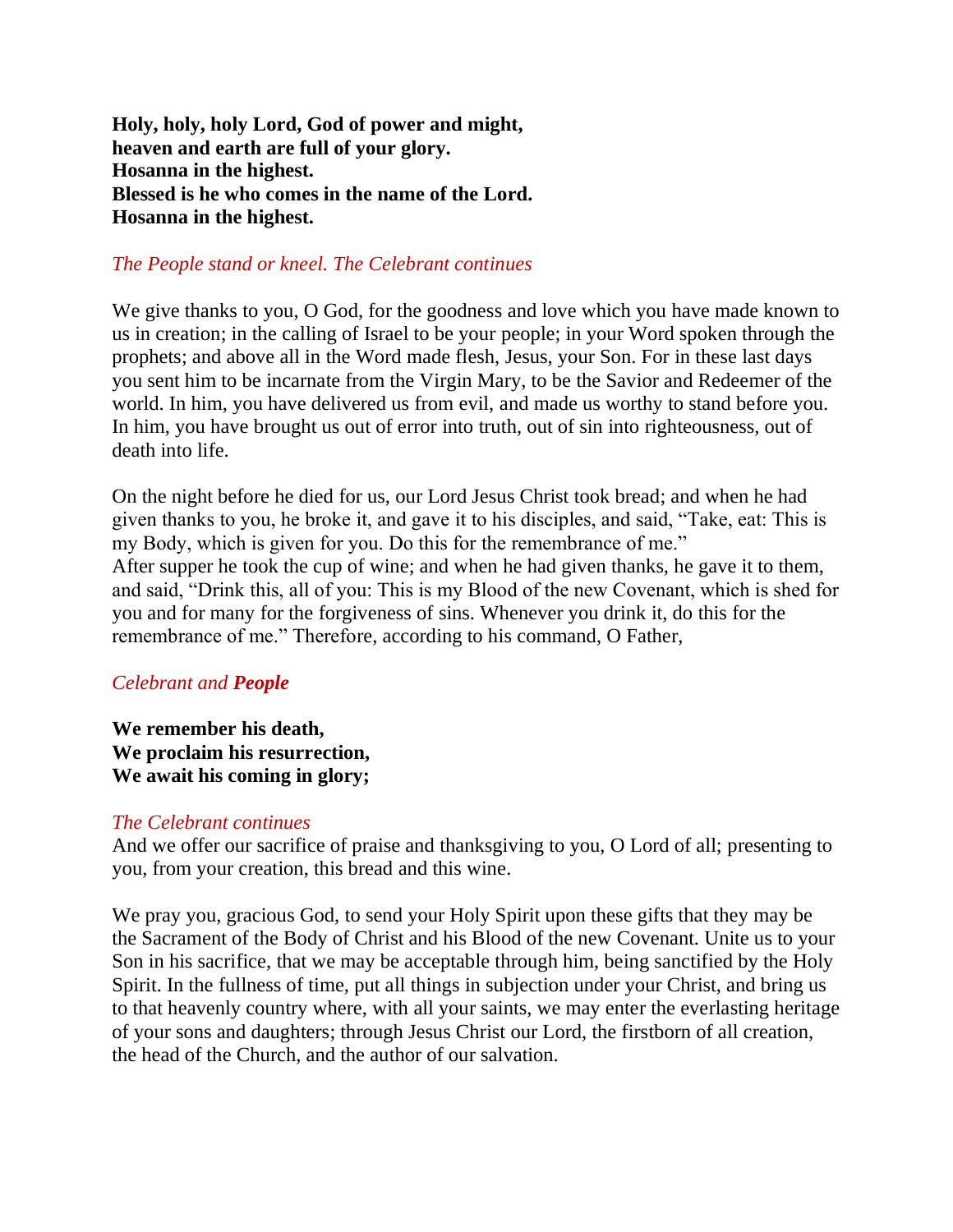By him, and with him, and in him, in the unity of the Holy Spirit all honor and glory is yours, Almighty Father, now and forever. **AMEN**.

And now, as our Savior Christ has taught us, we are bold to say,

# *People and Celebrant*

Our Father, who art in heaven, hallowed be thy Name, thy kingdom come, thy will be done, on earth as it is in heaven. Give us this day our daily bread. And forgive us our trespasses, as we forgive those who trespass against us. And lead us not into temptation, but deliver us from evil. For thine is the kingdom, and the power, and the glory, forever and ever. Amen.

# **The Breaking of the Bread**

*The Celebrant breaks the consecrated Bread.* 

Celebrant: Alleluia. Christ our Passover is sacrificed for us; *People: Therefore let us keep the feast. Alleluia.*

# *Celebrant:*

The Gifts of God for the People of God. Take them in remembrance that Christ died for you, and feed on him in your hearts by faith, with thanksgiving.

*Those unable to receive communion in person today are invited to say the following Prayer of Spiritual Communion.*

*In union, blessed Jesus, with the faithful gathered at every altar of your Church where your blessed Body and Blood are offered this day, and remembering particularly my own parish and those worshiping there, I long to offer you praise and thanksgiving, for creation and all the blessings of this life, for the redemption won for us by your life, death, and resurrection, for the means of grace and the hope of glory.*

*And particularly for the blessings given me.... I believe that you are truly present in the Holy Sacrament, and, since I cannot at this time receive communion, I pray you to come into my heart. I unite myself with you and embrace you with all my heart, my soul, and*